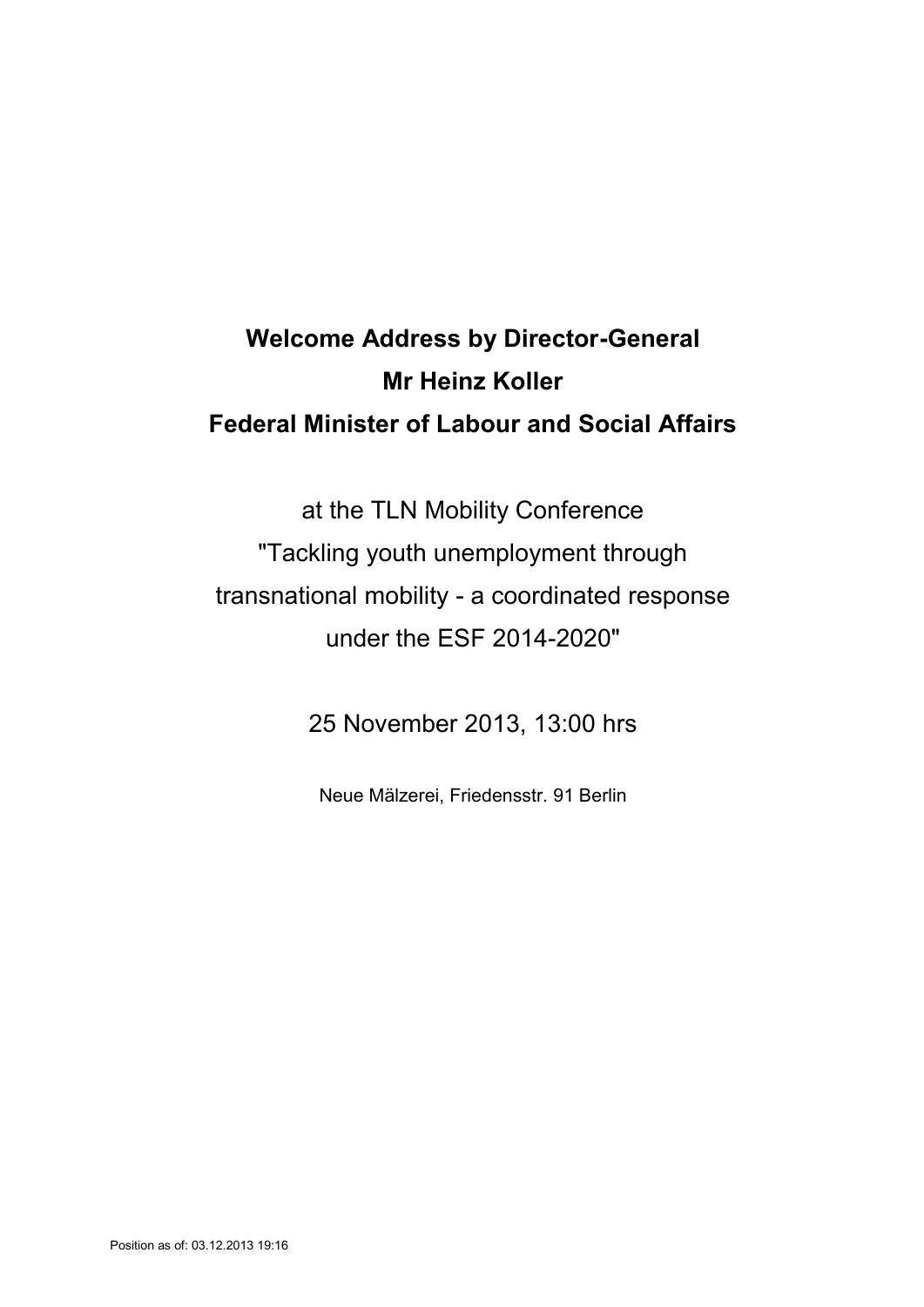## **Mr Peter Stub Jorgensen, Ladies and Gentlemen,**

It is a pleasure for me to welcome you here in Berlin at the Conference of the Transnational Learning Network "Mobility measures for disadvantaged youth and young adults". A glance at the list of participants illustrates that about 100 experts from 16 European Member States have come together today - in spite of the fact that in these weeks our diaries all include a long list of succeeding European conferences dealing with youth unemployment.

This in itself is of course good and wise, as the promotion of youth employment in Europe is currently certainly one of the biggest and most important challenges of the EU. You are all familiar with the statistical data: A youth unemployment rate of 23.5 per cent on European average, affecting almost 6 million young people. There is talk of a **lost generation** which will presumably feel the negative effects of early unemployment throughout their entire lives.

In the last weeks quite a number of successful conferences were convened to deal with this topic: ...the Youth Employment Summit Meeting in Paris on 12 November, the Conference of the Presidency "Tackling youth unemployment in Europe" in Vilnius on 14 and 15 November, "New Ideas for the Integration of NEETs" in Belfast on 21 and 22 November - to mention but a few.

And now, in Berlin, too, today and tomorrow, yet another conference takes place "Tackling youth unemployment through transnational mobility". This does indeed bring up the question: Is there really more to say, something that has not been said before?

Indeed, I think we can, as the partners of the Transnational Learning Network "Mobility" will really present an entirely new approach to policy design and coordination within the European Social Fund at this conference. I will come back to this in more detail in a few minutes.

And I also believe that this approach is a real opportunity that the target group of youth and young adults experience a concrete practical improvement of their personal situation everywhere in Europe. The fates of individuals are often hidden behind figures and catchphrases to which we have to react with proposals for practical solutions in the responsible organisations at the European and national level.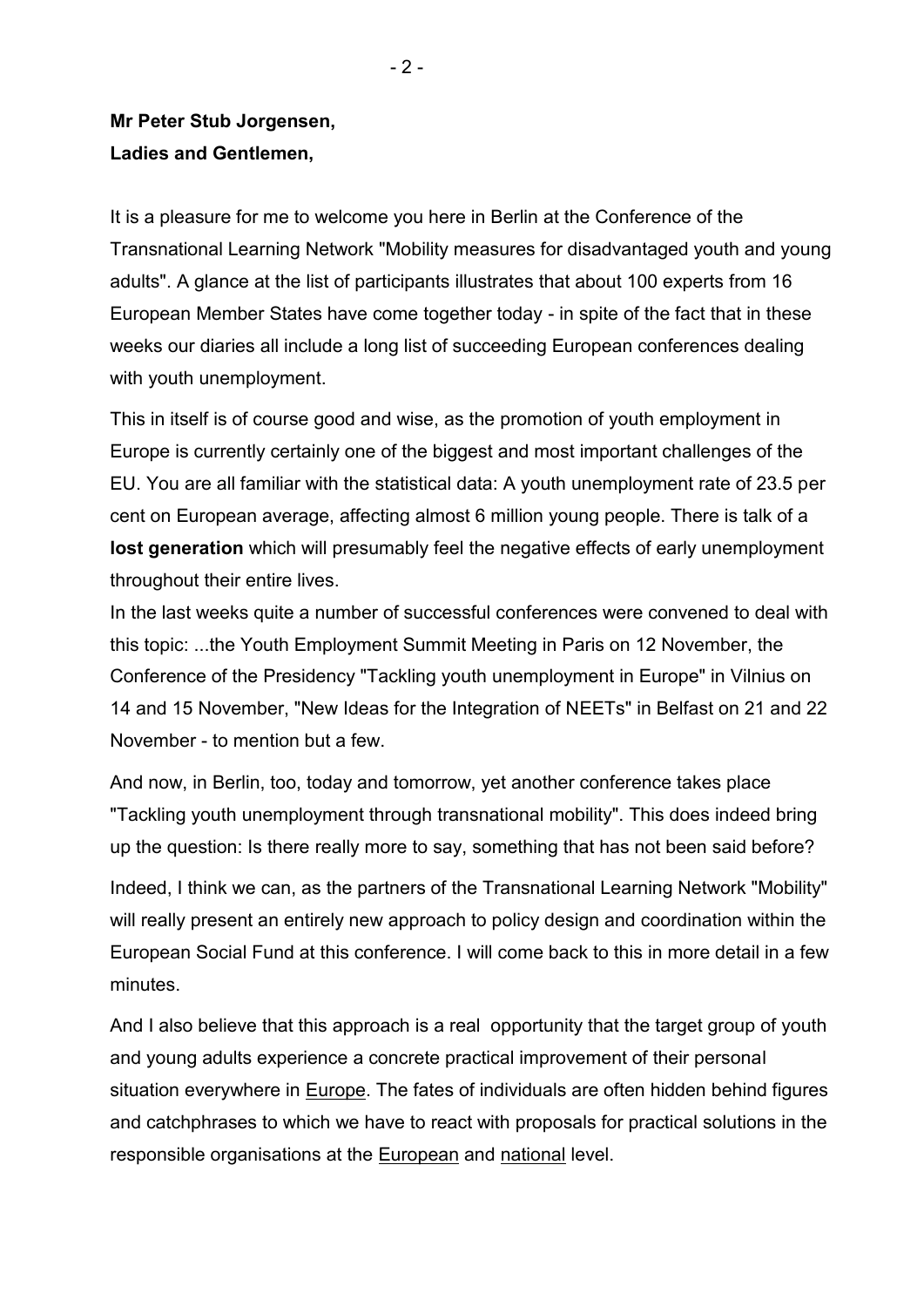The European Commission in Brussels has given an important impetus which has also been welcomed by the Council and the European Parliament. The most important examples include the **Youth Guarantee**, which is meant to offer every young people a job or a quality training place within four months and the **Youth Employment Initiative** with a budget of €6 billion for the years 2014 to 2020. The summit meetings in Berlin on 3 July and in Paris two weeks ago with the participation of the Federal Chancellor and our Minister support the expeditious, effective and coordinated implementation at the level of the Member States, who, of course, are also mainly responsible for tackling youth unemployment.

It is common knowledge that youth unemployment is lower in Germany than on European average. A decisive reason for this is the dual vocational training system young people's most important access to the labour market. Each year, more than twothirds of all school leavers take up dual vocational education. 70 per cent of the apprentices obtain a contract of employment in their training company immediately after completing their training course.

This does, however, not mean that we can sit back and take things easy now: Firstly, in spite of all the positive developments on the labour market, there are also people in Germany who have to cope with various problems, as e.g. a lack of school education or vocational training or a lack of German language skills preventing them from getting direct access to training and employment.

And secondly, despite the national responsibility it is also a pan-European task to tackle youth unemployment: This problem concerns us all and we have to work on joint solution proposals.

At the bilateral level Germany has thus concluded several **joint Memoranda of Understanding** with countries like Spain, Italy or Portugal over the last months. They help to support these countries in coping with youth unemployment, in particular by introducing dual vocational training systems and by promoting mobility.

At the European level the **summit meetings in Berlin and Paris** contributed to setting up important new fora, including the network of the Heads of Public Employment Services. This network agreed on a sort of plan to align their work with the best placement systems and thus to allow all countries to benefit from this experience and to exchange views. Another decisive aspect is that the social partners were involved in the summit meetings, too, as they are responsible for the working conditions.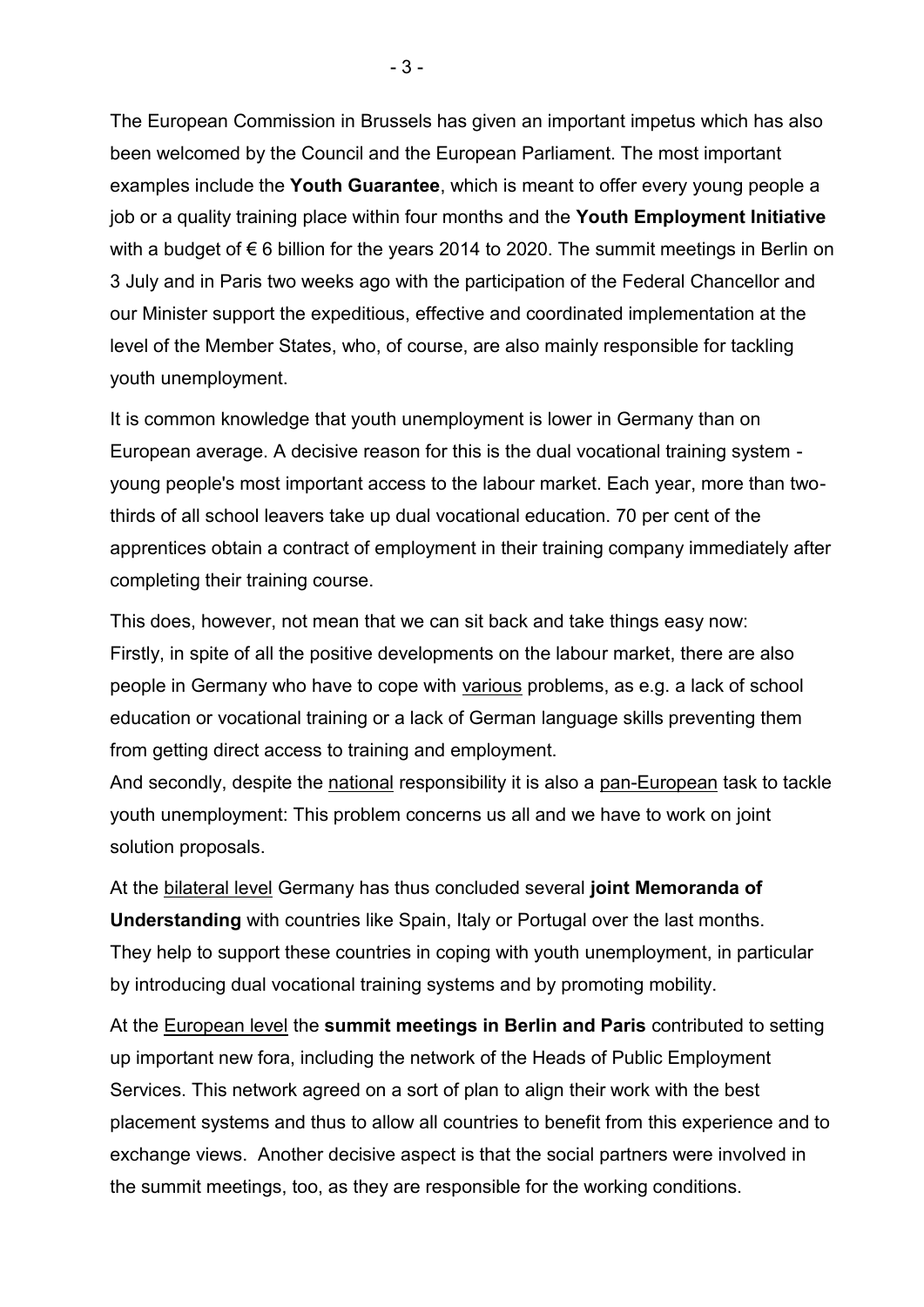The **Transnational Learning Network Mobility** which has convened this conference in Berlin today, fits particularly nicely into this mosaic of bilateral and European activities for the promotion of youth employment.

It all began with a German ESF Programme called **"IdA - Integration Through Exchange"** with which many of you are probably familiar. At the latest after a major IdA Conference with over 300 participants from all over Europe in December 2011, "IdA" had earned a reputation as a "good example" - It is the objective of the Programme to facilitate the integration of young people into work and training through stays abroad where young people with particular problems to access the labour market can work as interns in a company. You will learn a good deal more about IdA during the first session of the conference before the coffee break. At any rate the results are very encouraging: 60 per cent of the IdA participants have found a job or a training place after their return, although most of them had been unemployed at some point - on average for 15 months - before they participated in the Programme. IdA has been successful in supporting these young people to get a foothold in the German labour market - and the results have made the European Commission and other EU Member States curious to find out more about the Programme.

When the Directorate General Employment launched a new call for tenders for new Transnational Learning Networks in the summer of 2012, the Federal Ministry of Labour and Social Affairs together with partners from then ten, now thirteen, Member States and regions submitted a grant application. **The objective was that a Transnational Learning Network should determine joint framework conditions in order to implement ESF Programmes according to the IdA example in many other European Member States and regions.**

At this point I would like to thank Peter Stub Jorgensen because the Directorate General Employment actually approved this application. Without you, Mr Stub Jorgensen, we would not be here in Berlin today in order to learn more about the network's activities completed so far.

Since February 2013 experts from the participating 13 Member States and regions have been meeting [regularly] to determine these joint framework conditions for mobility programmes targeting young people who have particular problems in finding a job or training place for the new ESF programming period 2014 to 2020. While the network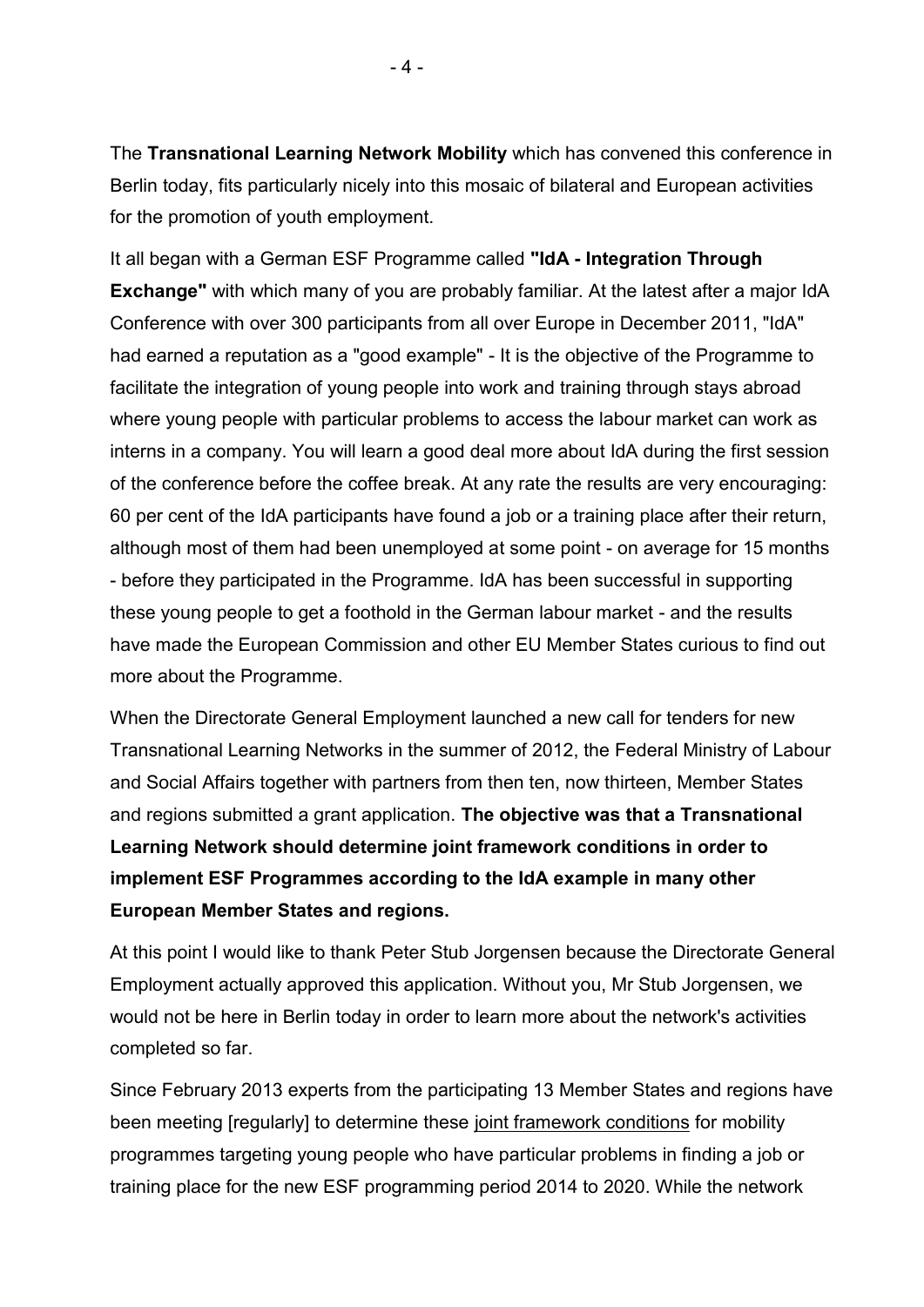makes use of the experience gained in the German IdA Programme, it is not intended to implement it one-to-one in other European Member States and regions. In particular the conditions for **mutual exchange projects** are to be improved as compared to IdA.

If everything goes according to plan, the Network will publish the joint framework conditions in a so-called **coordinated call** on its website in the second half of 2014 at the latest.

Today and tomorrow you will learn a lot more about this **coordinated call**, therefore I will be very brief on this point:

The coordinated call is not a Community Initiative, no instrument directly administered by the European Commission. It is rather the result of voluntary coordination in the Learning Network and its specific details must be agreed upon after its publication with the help of **national and/or regional calls** in the framework of the respective ESF-OPs. This means It is you in the Member States and regions who must implement your own ESF Programmes to promote the mobility of disadvantaged youth - only if you wish to do so, of course - but the Network's coordinated call will facilitate your successful implementation considerably. And this for two reasons:

- As all the interested Member States and regions put their ESF Programmes simultaneously to tender after the coordinated call has been published, the selected project managers can be matched via a data base and a partner forum it is really like an online dating site - in order to find transnational partners. Because clearly: You cannot implement mobility measures alone. If e.g. a German project manager sends young people to Spain for job-experience schemes he needs a reliable local project partner. In the ideal case he then sends Spanish youth to Germany, too, so that the exchange scheme provides for a truly **mutual exchange**.
- Moreover, the coordinated call includes some central **policy criteria,** which have to be implemented by the Member States and regions in their national and regional calls. Let me give you an example: The Network has agreed that it is not only the internship abroad that is decisive for the success of the mobility programmes, but also an intensive preparation and follow-up phase. As the above policy criteria have to be observed in all national and regional calls, it can be guaranteed that the project managers **are generally pulling in the same direction** and fulfil defined minimum standards regarding their work.